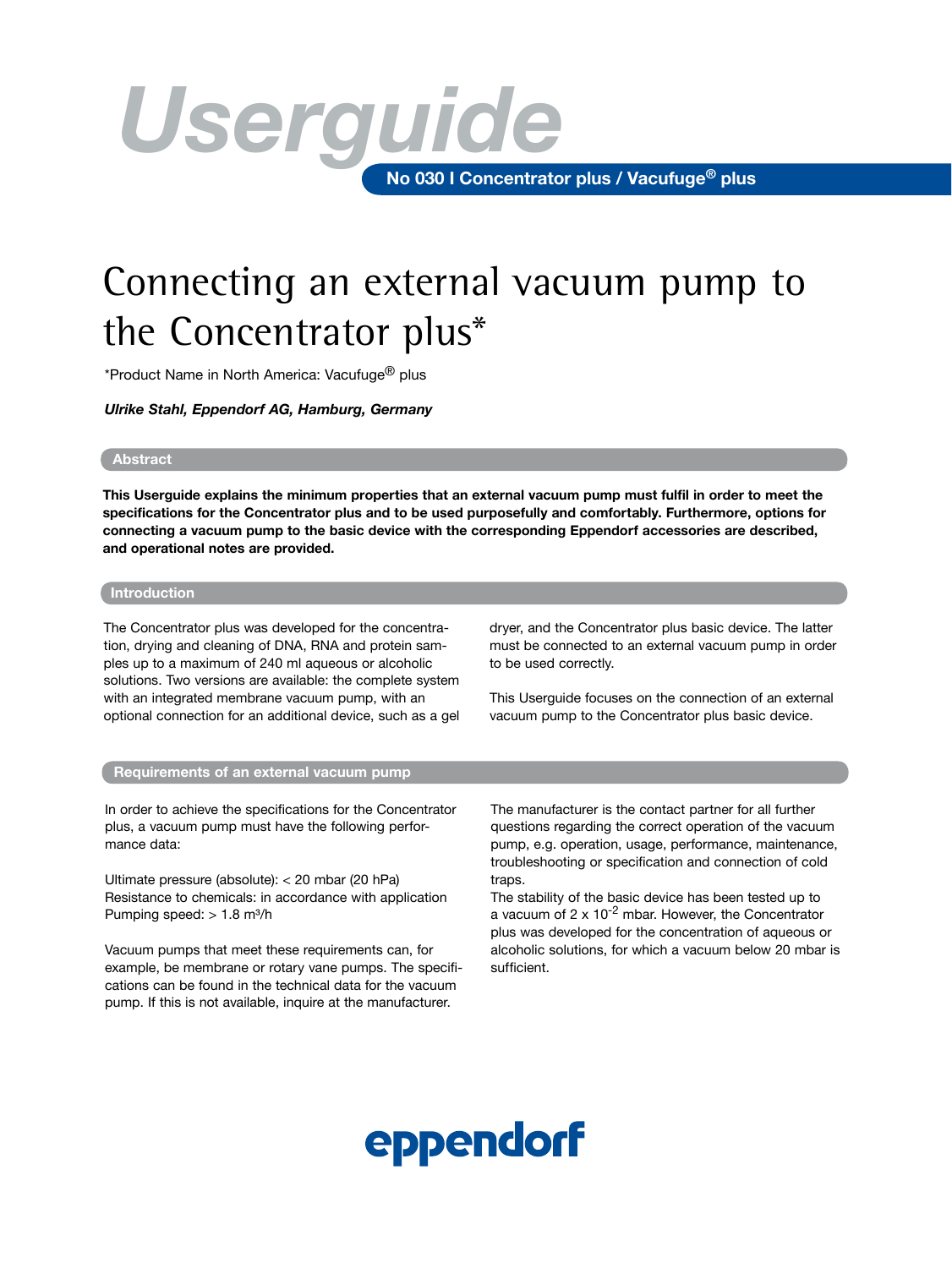#### **Using a vacuum pump with < 400 W power consumption**

An external vacuum  $pump<sup>1</sup>$  with a power consumption of < 400 W can be connected directly via the Eppendorf special plug (Figure 1) to the Concentrator plus basic device in order to be supplied with power. This way, the Concentrator plus takes over the control of the vacuum, in accordance with the configured solvent function, and ventilates the chamber at the end of the run. The vacuum pump switch can remain activated throughout this connection option.



Figure 1: Special plug<sup>2</sup> for control and power supply using a vacuum pump with < 400 W power consumption.

Male connector (black): connection with Concentrator plus basic device via bushing provided on the rear side of device;

Receptacle (white): connection with mains cable of the vacuum pump1

#### **Material:**

- **Eppendorf Concentrator plus basic device**
- $\bullet$  Eppendorf special plug  $2/3$  for external vacuum system
- $\bullet$  Vacuum pump (power consumption < 400 W)<sup>1</sup>
- Connecting hose (approx. 50 cm in length, 8 mm internal diameter, resistant to vacuum and chemicals)1

#### **Perform the following steps to connect the vacuum pump to the Concentrator plus basic device (see Figure 2):**

- 1. Disconnect the basic device (1) and vacuum pump (5) from the power supply
- 2. Insert the mains cable from the vacuum pump (6) into the Eppendorf special plug (7)
- 3. Insert the special plug in the bushing (9) provided on the rear side of the basic device (connected mains voltage!)



**Figure 2:** Connecting a vacuum pump<sup>1</sup> with < 400 W power consumption to the Concentrator plus basic device

- 4. Use the connecting hose (3) to connect the inlet of the vacuum pump (4) and the pump connection (2) to the rear side of the basic device
- 5. Connect the basic device to the power supply (8)
- 6. Activate the basic device and make the appropriate settings for the application
- 7. Activate the vacuum pump
- 7. Activate the vacuum pump<br>8. Start the basic device; the vacuum pump is controlled automatically
- 9. When the run ends, the vacuum pump is deactivated automatically
- 10. Switch off the basic device or start a new run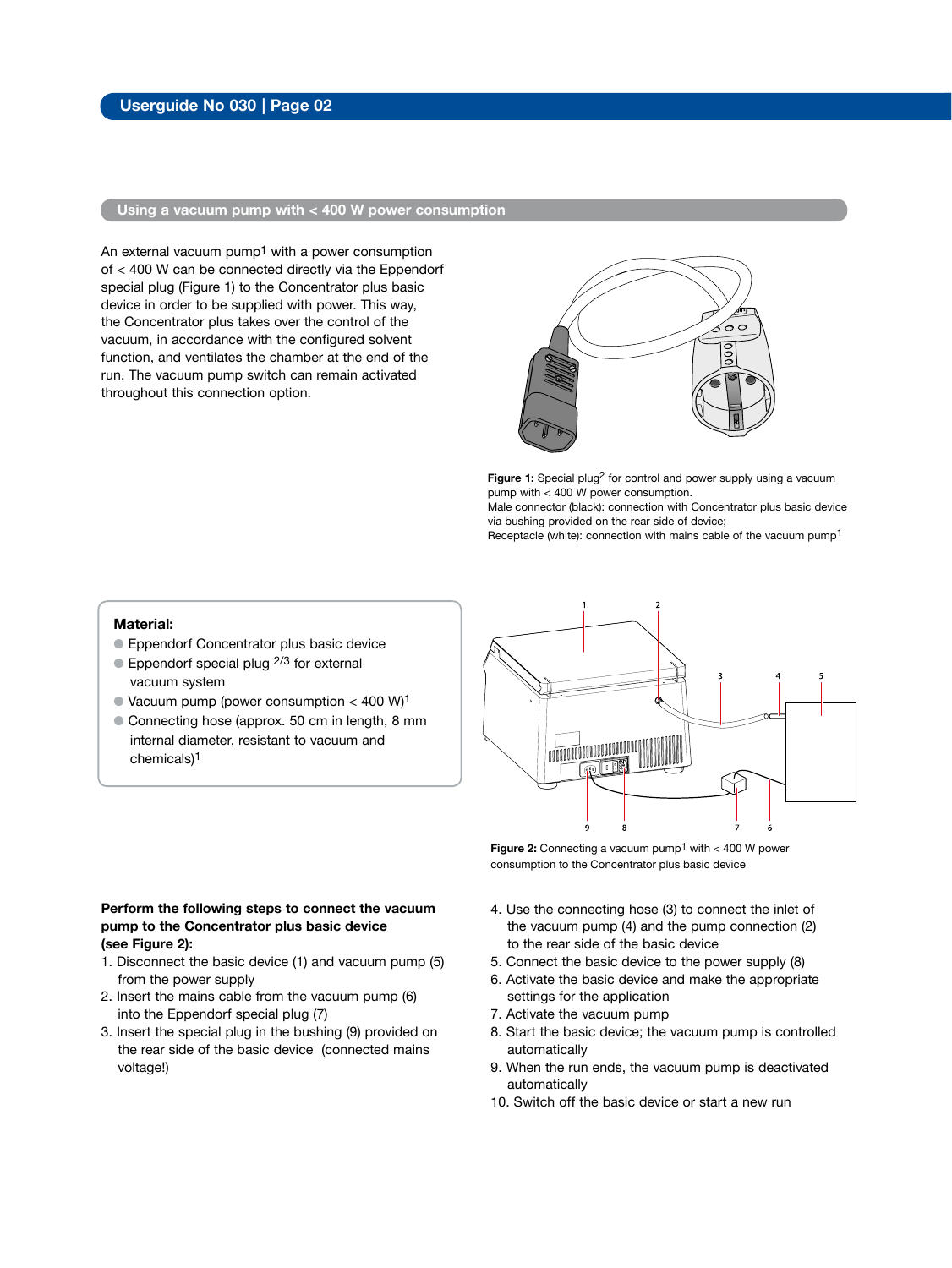#### **Using a vacuum pump with > 400 W power consumption**

An external vacuum pump<sup>1</sup> with a power consumption of > 400 W must be connected directly to the main power supply. In this case, the Eppendorf solenoid valve (Figure 3), which is connected to the vacuum pump and the pump connection on the rear side of the basic device, is used to control the vacuum using the Concentrator plus basic device, in accordance with the solvent function configured. It is also used for ventilation the chamber at the end of the run. The Eppendorf solenoid valve may only be used with aqueous and alcoholic solutions.



**Figure 3:** Solenoid valve for controlling vacuum when using a pump with > 400 W power consumption.

Male connector: connection with Concentrator plus basic device via bushing provided on the rear side of device;

Solenoid valve: hose connections P for connecting to Concentrator plus basic device, hose connection A for connecting to vacuum pump1

#### **Material**

- **Eppendorf Concentrator plus basic device**
- Eppendorf solenoid valve for external vacuum system
- $\bullet$  Vacuum pump (power consumption > 400 W)<sup>1</sup>
- 2 Connecting hoses (approx. 50 cm in length, 8 mm internal diameter, resistant to vacuum and chemicals)1



**Figure 4:** Connecting a vacuum pump<sup>1</sup> with > 400 W power consumption to the Concentrator plus basic device.

#### **Perform the following steps (see Figure 4) to connect the vacuum pump, Eppendorf solenoid valve and Concentrator plus basic device to each other:**

- 1. Disconnect the basic device (1) and vacuum pump (7) from the power supply
- connection P on the solenoid valve  $(4)$  to the pump 2. Use a connection hose (3) to connect the hose connection (2) on the rear of the basic device
- 3. Use a connection hose (5) to connect hose connection A on the solenoid valve (4) to the inlet of the vacuum pump (6)
- 4. Insert the solenoid valve's (9) special plug in the bushing provided on the rear side of the basic device (11) (connected mains voltage!)
- 5. Connect the basic device to the power supply (10)
- 6. Connect the vacuum pump to the power supply (8)
- 7. Switch on the basic device and make the appropriate settings for the application
- 8. Switch on the vacuum pump; a vacuum develops up to the solenoid valve
- 9. Start the basic device; the vacuum is controlled automatically.
- 10. When the run ends, the solenoid valve closes, thus separating the basic device from the vacuum system. The rotor chamber and the connection hose to the solenoid valve (3) are ventilated. The vacuum pump switch can remain activated between two runs when using this connection option.
- 3 4 5 6 7 Concentrator plus basic device 11. Once the work is completed, switch off the
- 12. Ventilate the connection hose (5) between the solenoid valve and inlet of the vacuum pump and switch off the vacuum pump (see manufacturers' instructions)